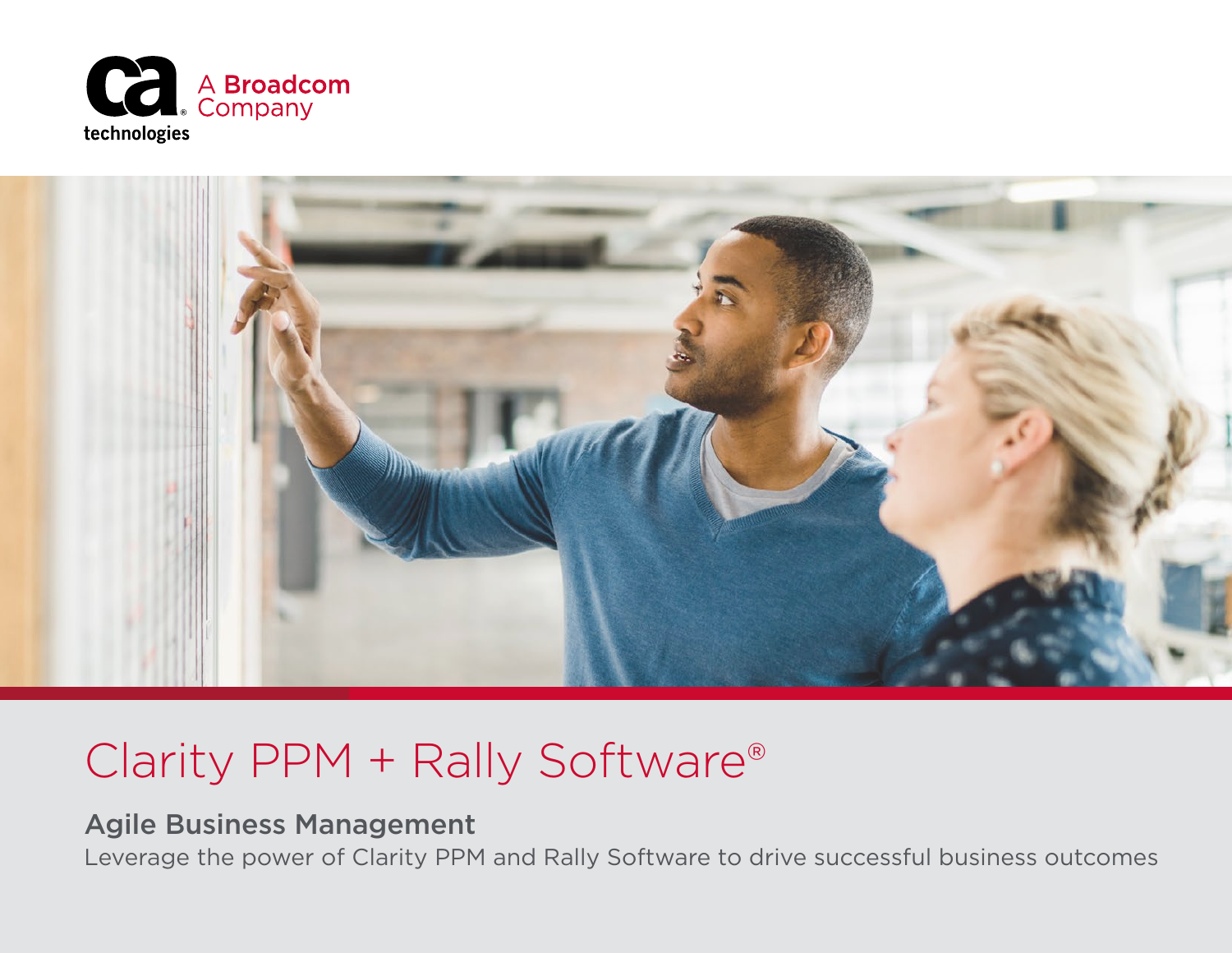# **Today's adaptive enterprises have to leverage data to remain flexible and responsive, but they need the right data.**

Business executives need insight into the value being delivered on what they fund, and development teams need to pivot quickly and smoothly when competitive advantages can be gained.

But it isn't easy: Many companies struggle to improve work orchestration while maintaining the visibility executives need. That's why we created Clarity PPM + Rally Software®, a seamless integration of our agile-management and business-portfolio-management solutions. Together, they provide unparalleled visibility into both funding and work across every level of your organization.

Adaptive enterprises succeed when they act with speed, consistency and confidence. We'll show you how, through the lens of Silverback Financials, a fictional company that's using Clarity PPM + Rally Software to connect the dots between strategy and execution.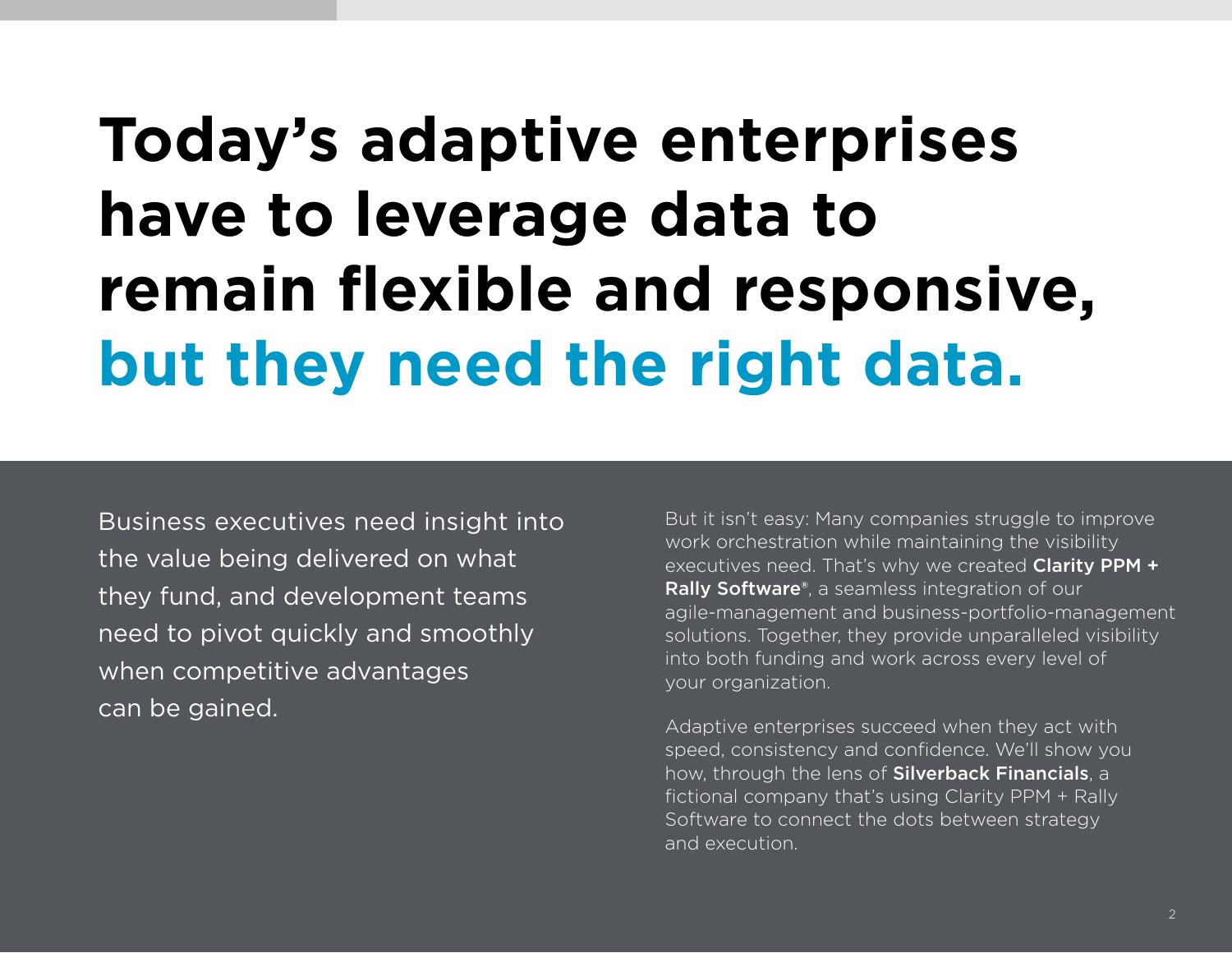# Silverback Financials is a thriving, growing company.

Every person in the organization has 360-degree visibility into both strategy and delivery. Executives know exactly where initiatives stand. Managers have real-time insight into budget and strategy. And team members know exactly what their priorities are.

#### For Silverback, Clarity PPM + Rally Software is bringing business and execution together like never before.



Susan Jones, Executive Leader Has real-time visibility into what's being funded and the value being delivered. She can quickly respond to competitive threats, because she has the data she needs to make informed decisions.



Aruna Anand, Product Manager Empowers her teams to evaluate and make technical and feature tradeoffs in response to changing needs and objectives, which is possible because she has real-time visibility to those needs.



Mike Jones, Team Member Focuses on delivering customer value, because everything he needs to prioritize and manage his work is in one place. He can direct his energy toward coding, not administration.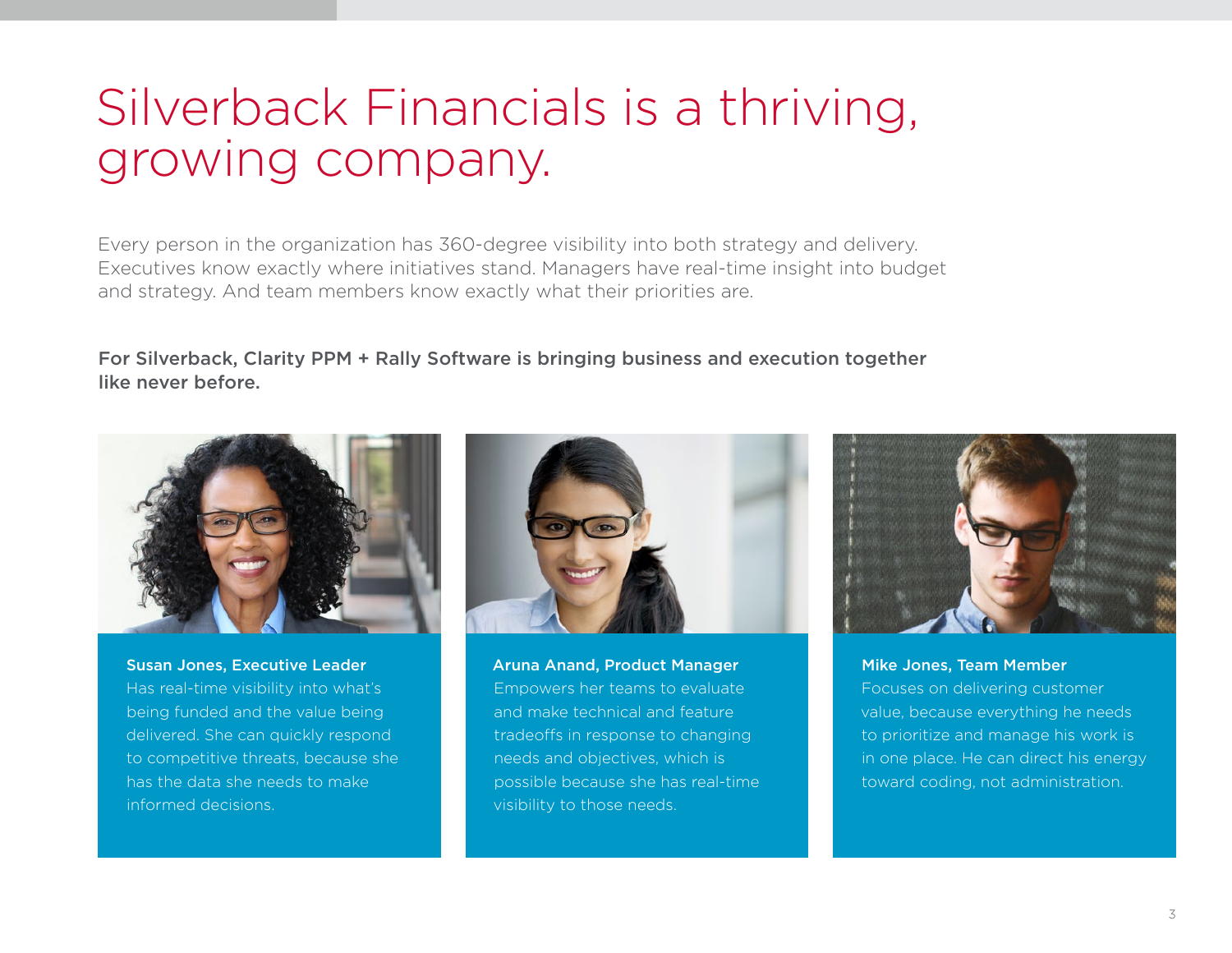## Silverback is nimble. Teams are empowered. People see the difference they're making.

All of the key players in the organization, from vice presidents and directors to managers and engineers, are in alignment. They leverage this alignment to respond quickly to both challenges and opportunities.

Silverback is an adaptive enterprise. They embrace disruption, because business agility is key to business success.



Today, businesses that are built to change are built to succeed. But getting there is easier said than done. Learning to thrive in an ever-shifting market environment requires fundamental changes to how your business operates.

4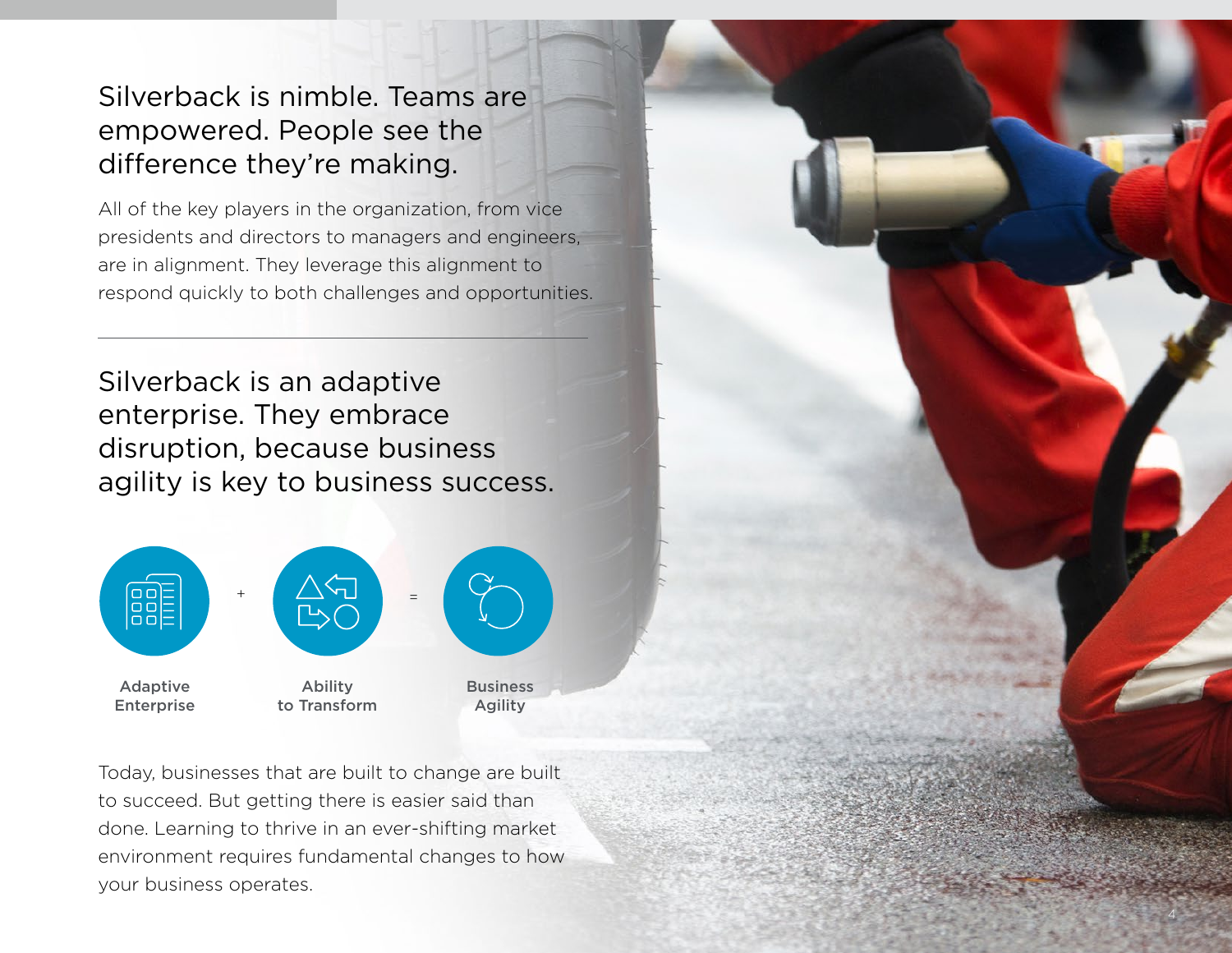# Silverback wasn't always like this.

Before the company introduced Clarity PPM + Rally Software®, there was no way to consolidate relevant data across the enterprise. Leaders didn't have the visibility to make informed decisions; managers couldn't respond quickly to new opportunities.

### And Silverback wasn't alone. Many businesses struggle to balance their strategic and tactical needs:



These stats represent the old Silverback. The new Silverback can barely identify with them. The difference is that now, both portfolio management teams and strategy teams are thinking agilely, and they're using Clarity PPM + Rally Software to support a unified business strategy.

1 Alteryx: Data Blending Survey

2 14 Surprising Project Management Statistics, Capterra Project Management Blog, November 2, 2015.

3 Standish Group Study of 2,000 projects at 1,000 companies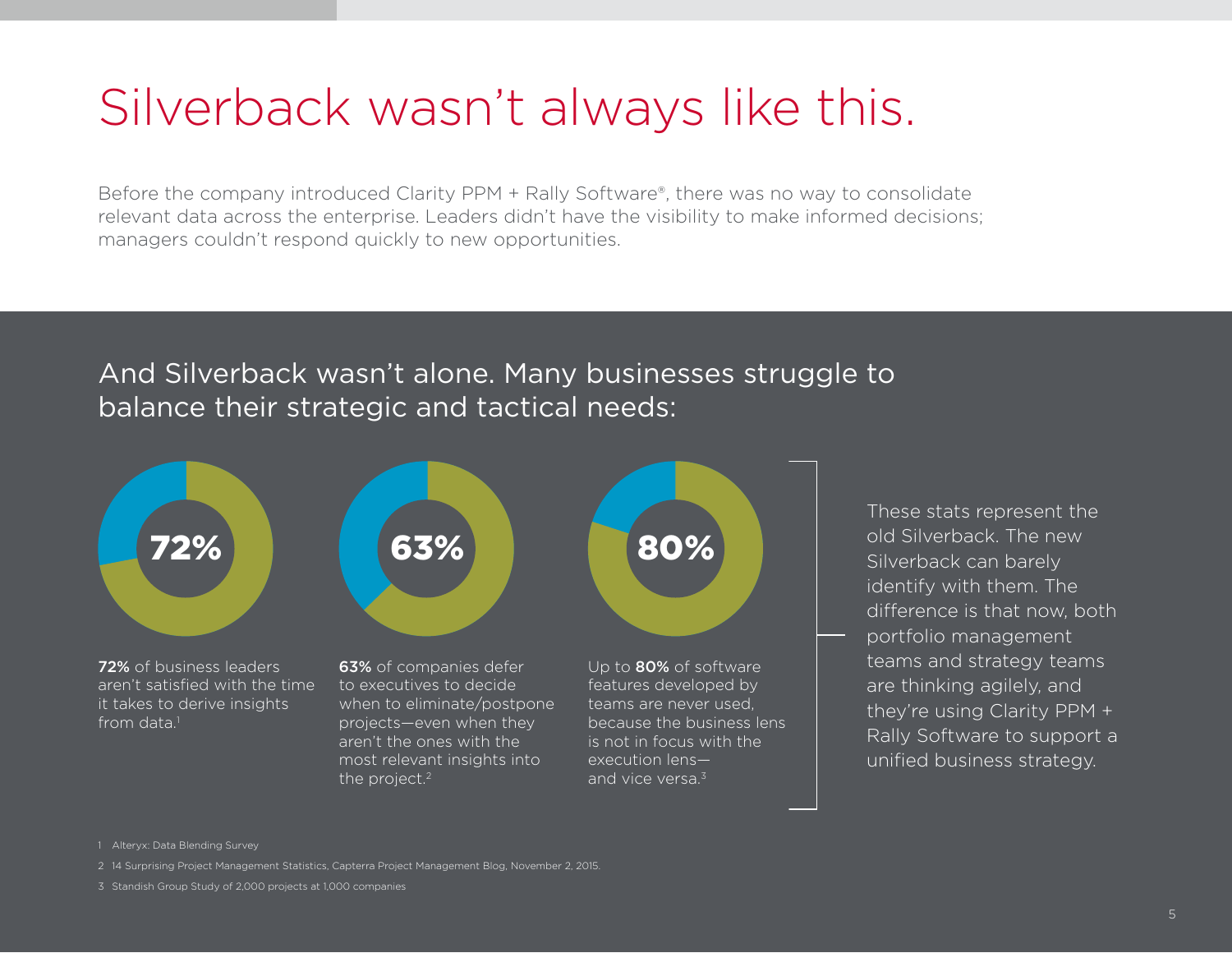# Transformation is possible. The right tools can help.

If your organization is like most, you're missing opportunities because your business optics are either not comprehensive, inaccurate, or both.

When you're running dozens or even hundreds of initiatives with cross-functional teams, the drive for engineering efficiency can come at the expense of business goals and true visibility across the enterprise.

#### Clarity PPM + Rally Software provides visibility into the crucial issues that drive both efficiency and value:

- Who is working on the company's most critical initiatives
- What projects are funded and how spend is tracking on each initiative
- The level of value being delivered to the business
- Whether initiatives are tracking to deliver on time

Many organizations today use only project and portfolio management (PPM) or agile-development solutions, both of which can be very effective. But integrating them opens up a world of new possibilities.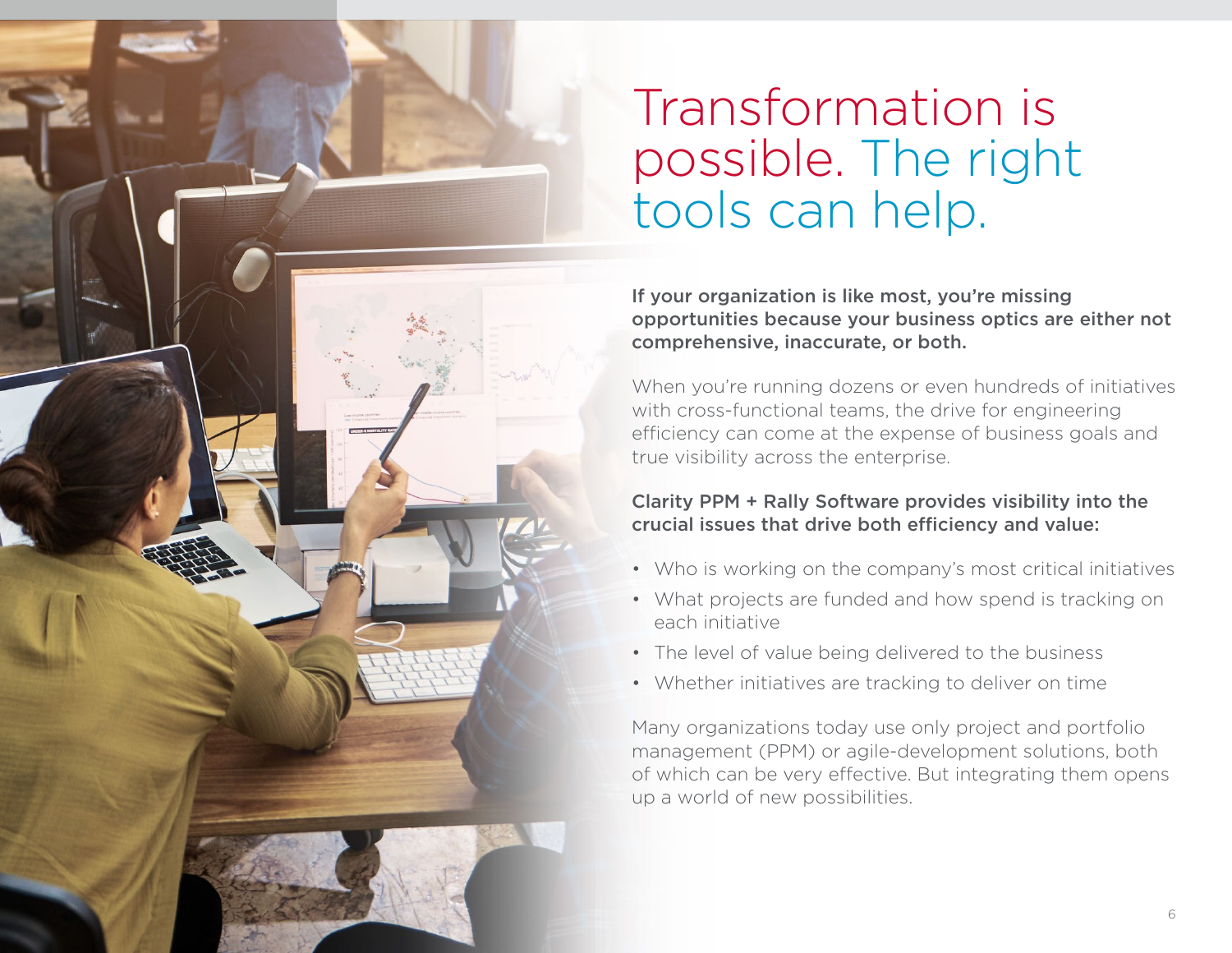# **Two excellent solutions, even better together:**

The integration of Clarity PPM + Rally Software provides a complete value stream from business strategy and investment planning through work orchestration.

**+**

## Clarity PPM

Gives project managers and business users the tools to allocate funding, track actual spending, align teams to work and understand the progress of that work—all in the context of the overall corporate strategy.

### Rally Software

Enables teams to collaboratively plan, prioritize and track key capabilities being delivered making it efficient to measure productivity, predictability, quality and responsiveness.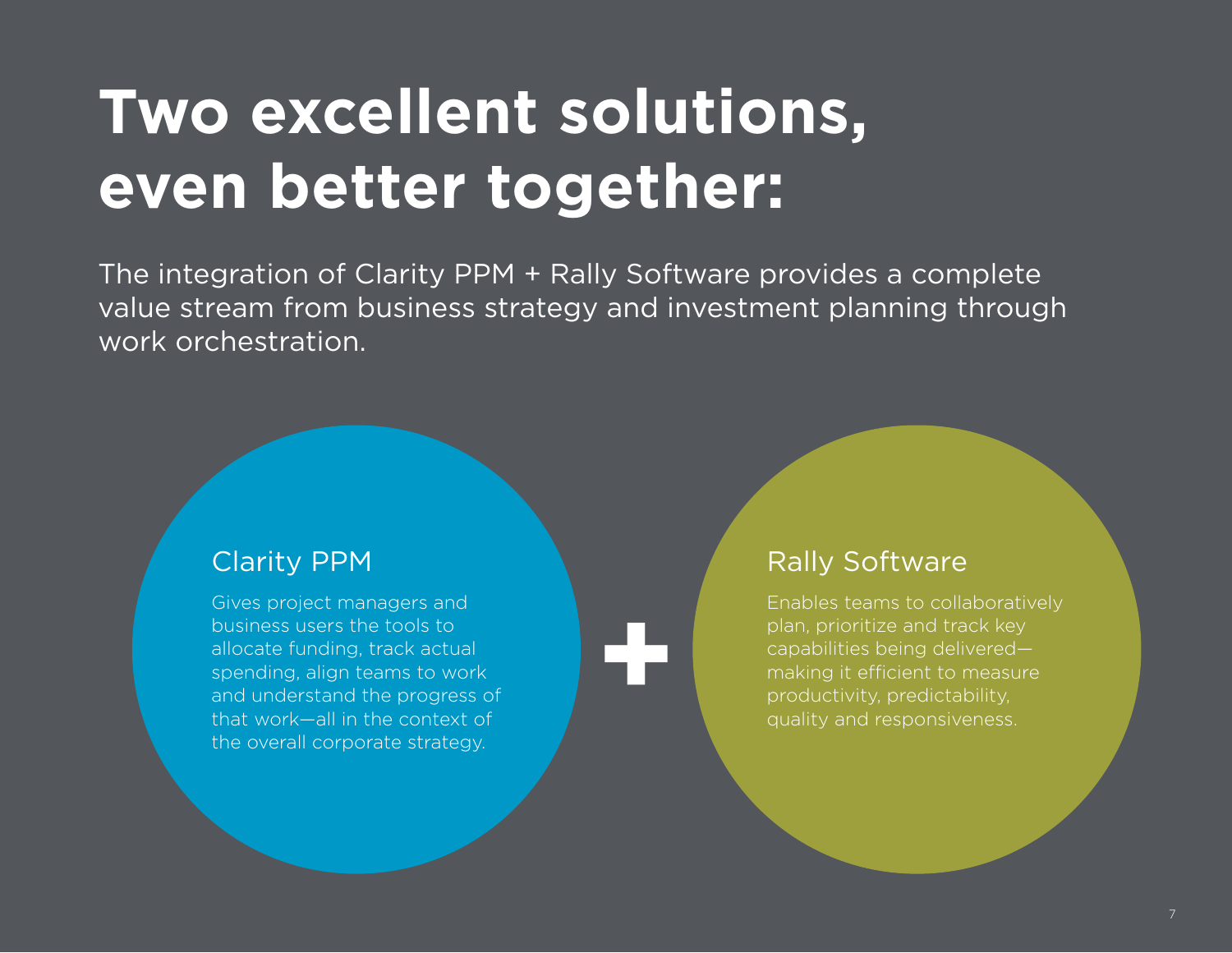# **Clarity PPM + Rally Software:**

Work and investment tools in unison so teams get the insights they need to make decisions, align work and drive business outcomes.



**Scale** Align team work to business outcomes—all at scale.

**Transparency** Traceability of investment strategy & work execution.

#### Adapt

Risk, capacity, and demand across roadmaps and plans.

### **Track**

Investments & value across multiple teams.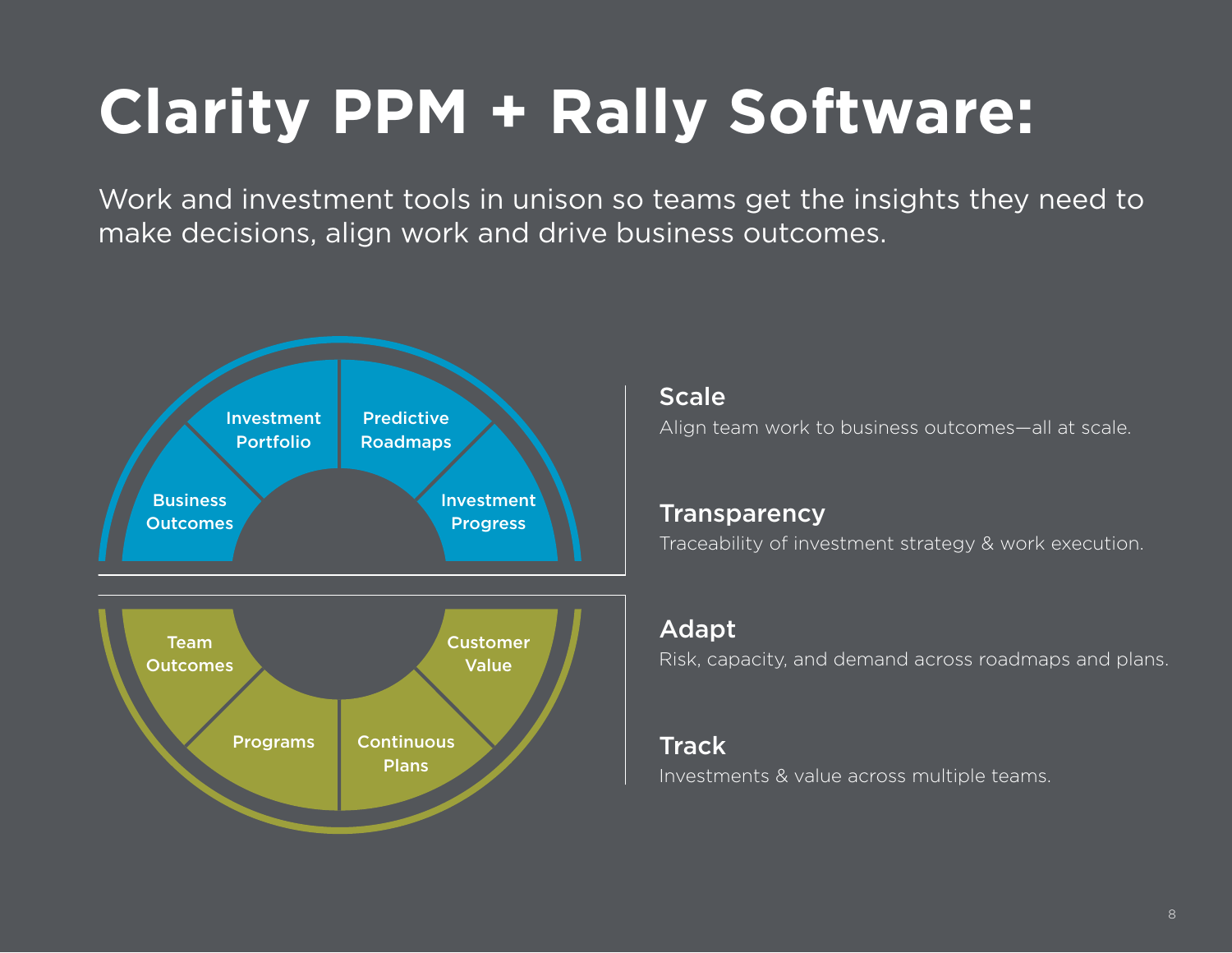## Real-world results

We implemented Clarity PPM + Rally Software within our own organization, to prove out its efficacy as a combined solution, and the results exceeded even our expectations.

Clarity PPM was used extensively in our Global Information Systems (GIS) division, which supports our 12,000 employees across the globe. In order to improve its competitiveness in today's digital marketplace, GIS wanted to standardize its delivery approach, so they implemented Rally Software as well.

The team uses Clarity PPM + Rally Software to connect execution, business strategy, goals and resource allocation across all levels of the organization.

"In addition to significantly increasing the capabilities we deliver and improving our forecasting accuracy, Clarity PPM + Rally Software is enabling us to free up resources so we can work on more initiatives—and provide a continuous flow of incremental value to the business."

*— Mahendra Durai, Senior Vice President of IT, CA Technologies Global Information Systems*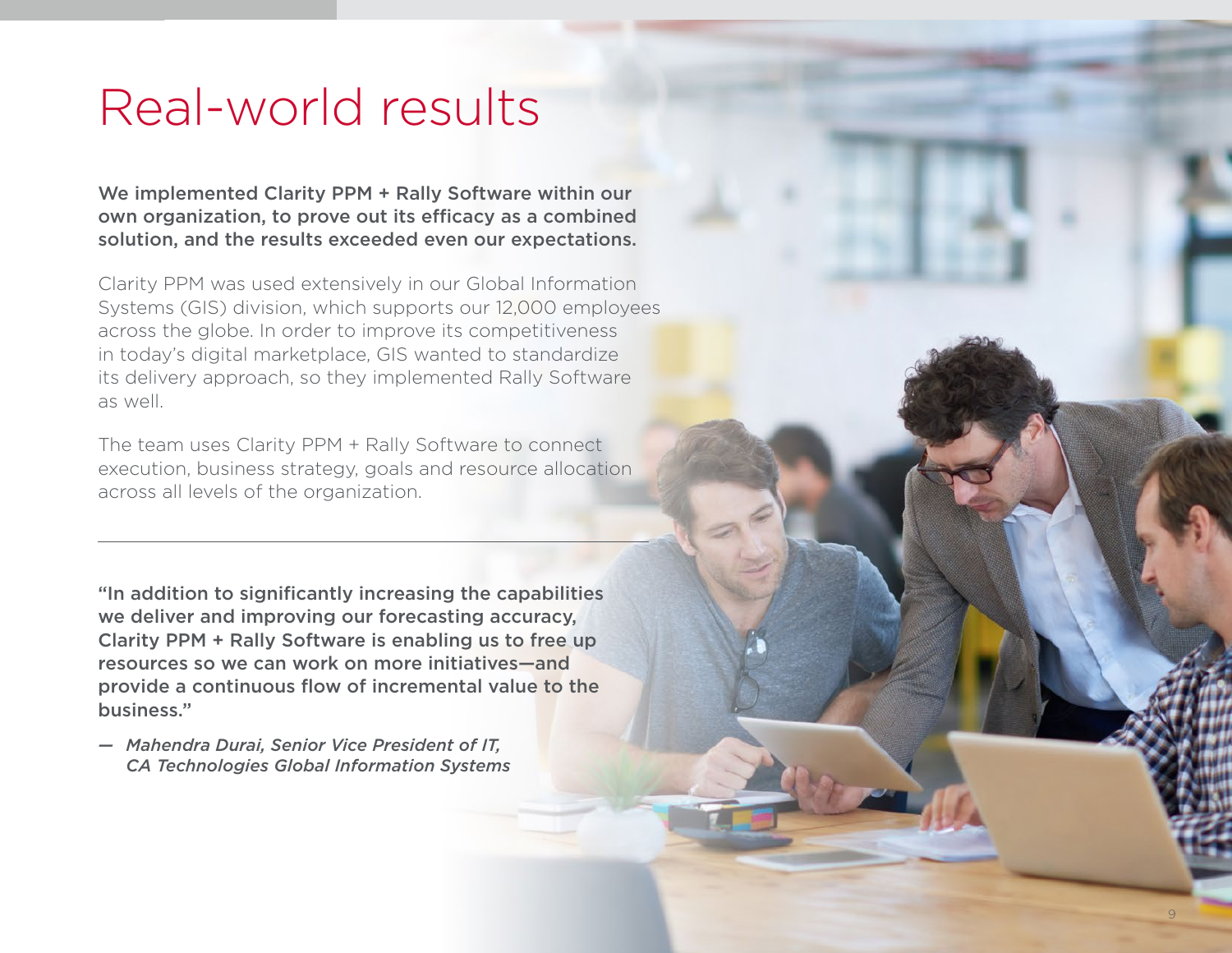# **The results? More capabilities, better forecasting, and stronger culture.**



delivered in releases increased by  $20\%$ .<sup>1</sup>

The accuracy of financial forecasting for development improved by  $35\%$ .<sup>1</sup>

The GIS culture has shifted toward transparency and empowerment, leading to better employee engagement.

1 CA Technologies, A Broadcom Company's evaluation of the impact of Clarity PPM + Rally Software on the operational efficiency of the CA Global Information Systems Division, as reported by John Depasquale, Senior Director of IT for CA Technologies.